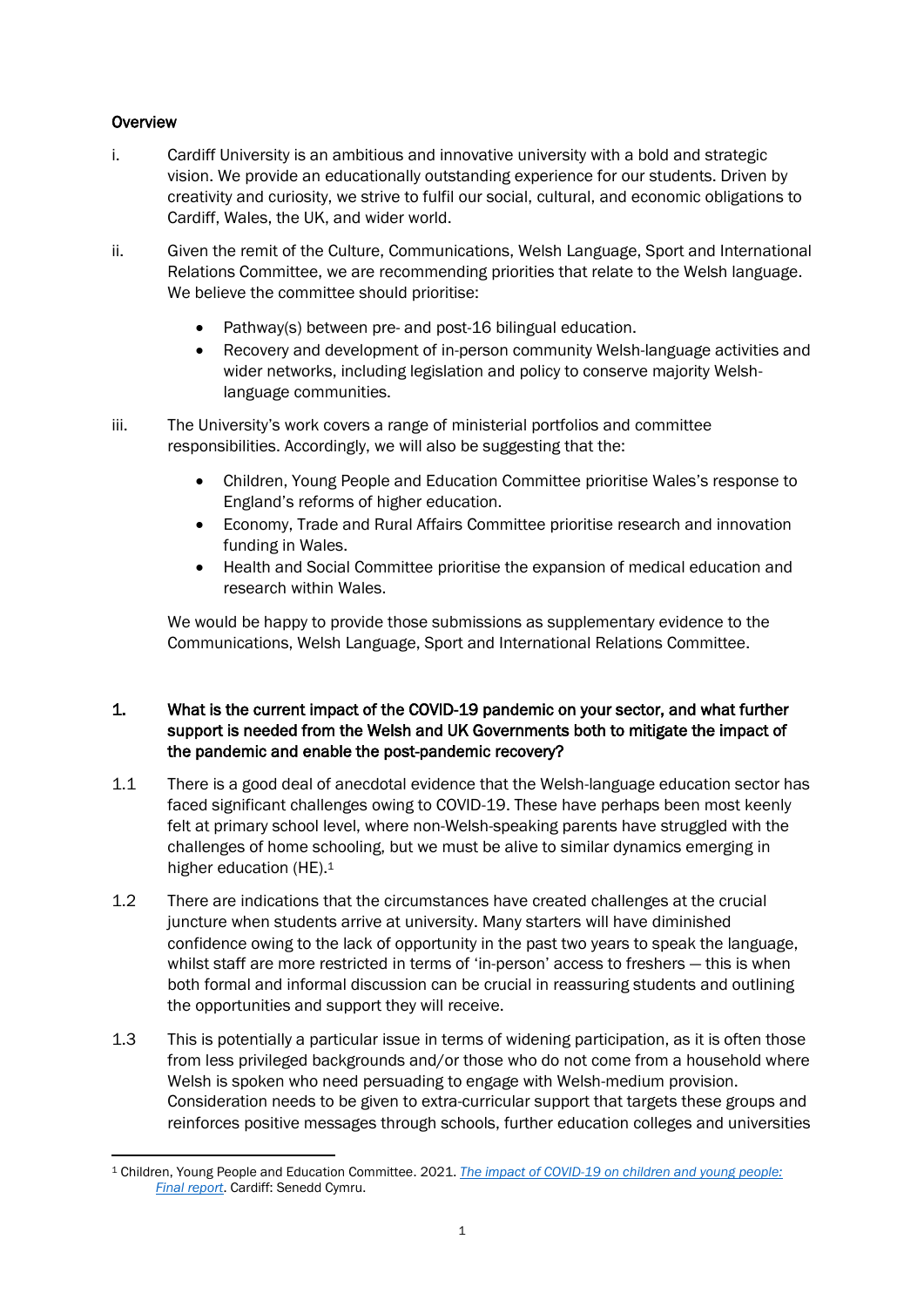about bilingual education in HE and the opportunities it affords. Thought should also be given to how university staff and students could be supported by language specialists who can help students with developing their language skills at this more advanced and specialised level.

- 1.4 Another major consideration for Welsh-medium learning at university level is the lack of bespoke online resources that enable quality online/blended teaching and learning. The Coleg Cymraeg Cenedlaethol has carried out very important work in key subjects to address this challenge but there is broad scope for further projects. It should be recognised in this context that English-language modules can be supported by YouTube and other platforms that offer a rich portfolio of resources; except for Hansh, there is very little in terms of Welsh equivalents.
- 1.5 With respect to academic research, consideration needs to be given to how Welshlanguage research has been impacted over the last two academic sessions, together with research relating to Welsh and other minority/vulnerable languages. There is a need to ensure that such work can be 'recovered'. In the context of UNESCO's Decade of Indigenous Languages, as well as the impact of COVID-related deaths on vulnerable language groups that have deepened the global language crisis, there is a golden opportunity for Wales to locate itself at the forefront of language revitalization on an international stage.<sup>2</sup>
- 1.6 More generally, the negative impact of the pandemic on Welsh-language communities should be borne in mind.<sup>3</sup> It is probable the pandemic will have impacted on the experience of post-16 pupils who in addition to more limited use of Welsh in an educational setting will have had more limited opportunities to use their Welsh in communal, in-person activities, which again may well have impacted their confidence. The measures noted above would be relevant to such concerns. This same impact will have been experienced by Welsh speakers of all ages and consideration needs to be given to the linguistic health and diversity of communities where Welsh speakers represent both the majority and the minority. Mitigation targeted at particular social activities that are often conducted through Welsh is needed as part of recovering and strengthening Welsh-language networks.

## 2. What issues should the committee prioritise in planning our work programme for the immediate and longer term?

- 2.1 There are broadly five issues we recommend for prioritisation:
	- Working with universities to engage and inform sixth form and university students on the possibilities and benefits of bilingual HE.
	- Investment in the creation of bespoke online content that can be used to enrich blended learning during the pandemic and beyond.
	- Supporting the recovery and development of in-person community Welshlanguage activity and wider networks.
	- Legislation and policy to conserve majority Welsh-language communities.

<sup>2</sup> UNESCO. 2021. *[UNESCO launches the Global Task Force for Making a Decade of Action for Indigenous Languages](https://en.unesco.org/news/unesco-launches-global-task-force-making-decade-action-indigenous-languages)*. Paris: UNESCO.

<sup>3</sup> Walters, L. et al. 2020. *[The effects of Covid-19 on Welsh language community groups](https://gov.wales/sites/default/files/statistics-and-research/2020-12/the-effects-of-covid-19-on-welsh-language-community-groups-survey-findings_1.pdf) – survey findings*. Cardiff: Welsh Government.